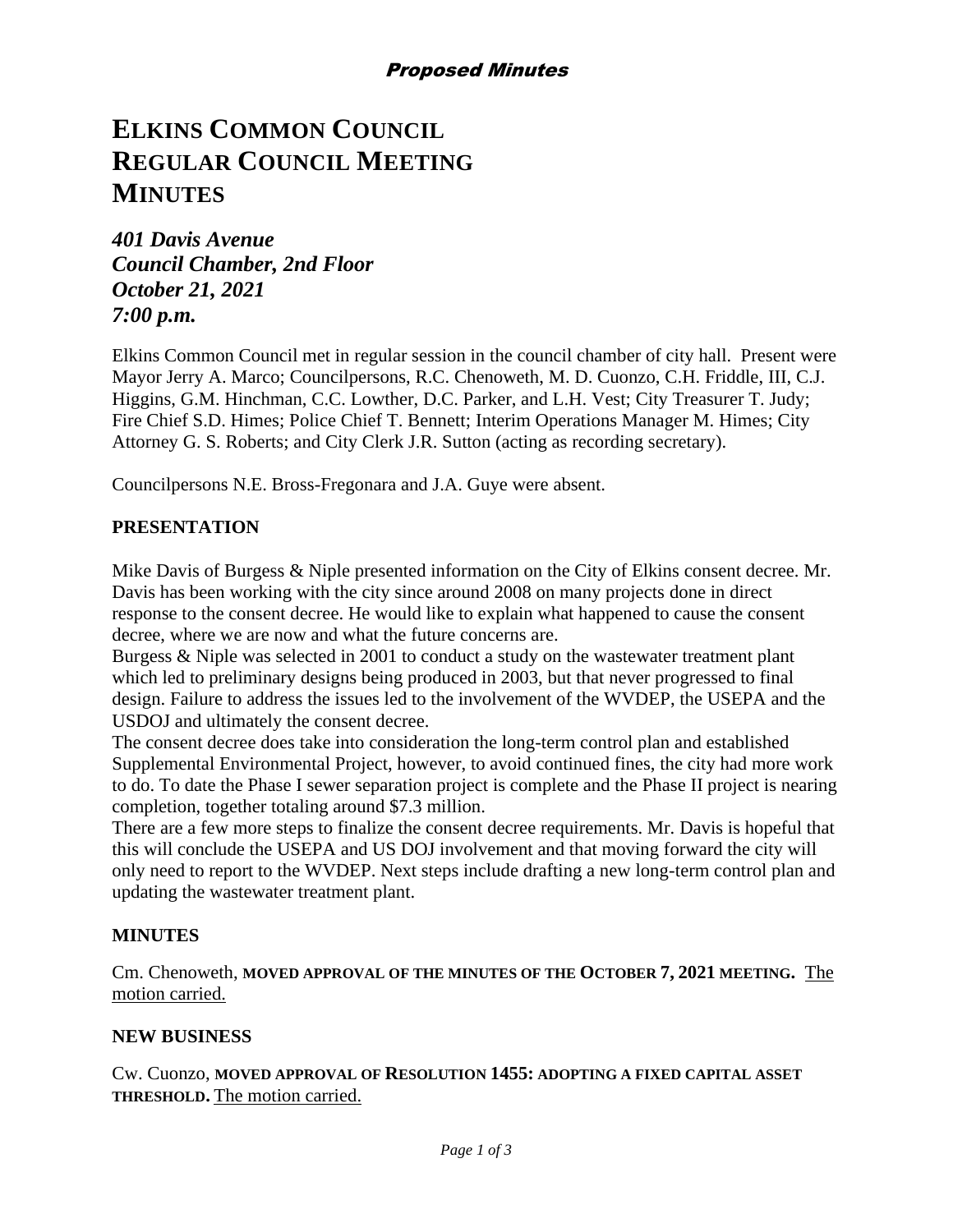# Proposed Minutes

Cm. Chenoweth, **MOVED APPROVAL OF RESOLUTION 1456: AMENDING THE CITY OF ELKINS PERSONNEL POLICY CH. 8.A: NORMAL OPERATIONS.** The motion carried.

Cw. Cuonzo, **MOVED APPROVAL OF RESOLUTION 1457: AUTHORIZING APPOINTMENT OF A. DANIELS TO THE ELKINS TREE BOARD.** The motion carried.

Cw. Cuonzo, **MOVED APPROVAL OF RESOLUTION 1458: AUTHORIZING THE REAPPOINTMENT OF K. SOMERS TO THE ELKINS PLANNING COMMISSION .** The motion carried.

Cm. Lowther, **MOVED APPROVAL OF RESOLUTION 1459: AUTHORIZING THE REAPPOINTMENT OF R. BILLER TO THE ELKINS SANITARY BOARD.** The motion carried.

# **APPROVAL OF VENDOR INVOICE PAYMENTS**

Cm. Hinchman, **MOVED APPROVAL OF THE INVOICES PRESENTED.** The motion carried.

The invoices in question were as specified on the following list, which is attached and made part of this record:

• Accounts Payable check transactions for the period October  $4 - 15$ , 2021

### **CORRESPONDENCE AND NOTIFICATIONS**

Council received the following correspondence and notifications:

- Issued building permits
- Events

The following building permits have been issued since the previous regular council meeting.

| <b>ISSUED BUILDING PERMITS</b> |                         |                       |                                                               |              |  |  |  |
|--------------------------------|-------------------------|-----------------------|---------------------------------------------------------------|--------------|--|--|--|
| <b>Permit</b>                  | <b>Applicant</b>        | <b>Location</b>       | <b>Description</b>                                            | <b>Value</b> |  |  |  |
| 210232                         | <b>Tag Towers</b>       | 5-1/2 Eleventh St     | <b>Install 190' Cell Tower</b>                                | 70,000.00    |  |  |  |
| 210233                         | <b>Jory &amp; Smith</b> | 1 Randolph Ave        | <b>Replace Roof Shingles</b>                                  | 17,120.00    |  |  |  |
| 210234                         | <b>Shoulders, Anna</b>  | 626 Yokum St          | <b>Install Metal Roof on</b><br>Garage                        | 200.00       |  |  |  |
| 210235                         | <b>Mach, Gregory</b>    | 322 Tygart Ct.        | <b>Tile Shower</b>                                            | 4,885.00     |  |  |  |
| 210236                         | Elza, Samuel            | <b>143 Vector Ave</b> | <b>Install Metal Roof</b>                                     | 5,000.00     |  |  |  |
| 210237                         | <b>Russell, David</b>   | 121 Tenth St          | <b>Replace Porch</b><br><b>Decking &amp; Corner</b><br>Column | 3,000.00     |  |  |  |